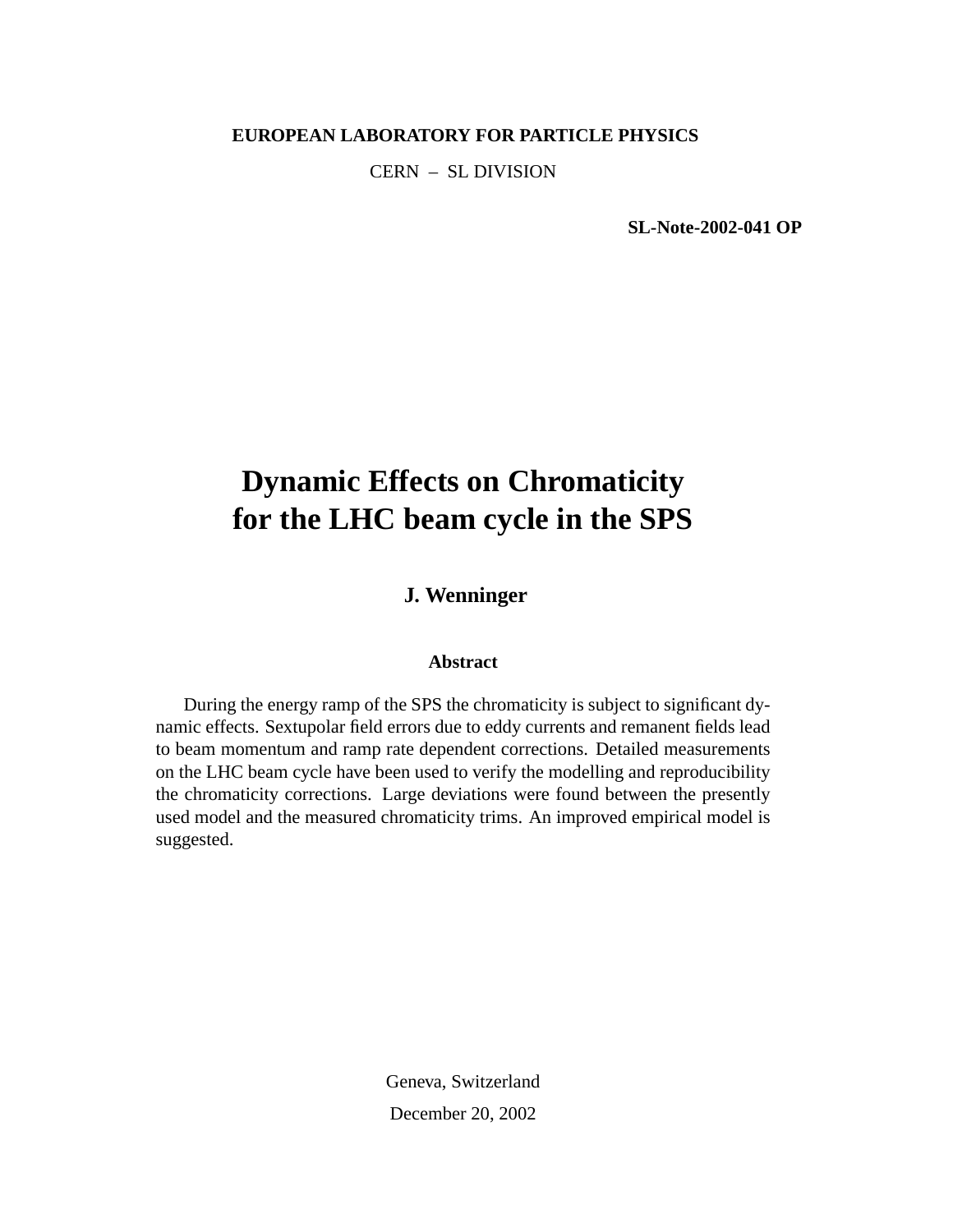## **1 Introduction**

As injector for the LHC, the SPS must deliver very bright beams with high efficiency and without emittance degradation to both LHC rings. At the same time beams must also be provided to fixed target experiments and to the CNGS target. Consequently a larger number of different magnetic cycles must be setup, operated and maintained at the same time compared to the present situation. To speed up the setting up of the cycles, faster tune and chromaticity measurement procedures have been developed during the 2001/2002 SPS runs. The modelling of the dynamic effects on chromaticity in the ramp has been verified, and the stability of the chromaticity correction has been tracked over a period of 2 years.

In the first part of this note, the fast tune measurement principle is briefly described. The reference tune functions after correction and the required tune trims are given for the LHC cycles. Results for dynamic effects on the chromaticity are then presented and confronted with the presently used model for the chromaticity. An improved model is proposed. Finally sextupolar field errors in the dipoles are extracted from the new chromaticity data for the entire LHC cycle.

### **2 Fast Tune Measurements**

At the SPS, standard tune measurements are performed by kicking the beam at a selected time in the cycle using dedicated tune kickers. For long ramp segments, a complete measurement and correction procedure can be very time consuming. In particular, no fast check of the tune function is possible with such a single point measurement procedure.

To provide faster response times for tune measurement, a continuous tune measurement (MULTIQ) system was developed in 1995/1996 for proton and lepton beams in the SPS [1]. The MULTIQ system relies on the transverse damper to excite beam oscillations. The excitation signal is added to the driving stage of the damper power amplifiers to avoid perturbing the good functioning of the damper system, which must always be available to fight transverse instabilities. The beam is excited by a *chirp* signal, a sine wave with a frequency increasing linearly with time over a certain range. The 20 msec long chirp sweep presently covers a fixed frequency range corresponding to tunes between 0.56 to 0.97. One chirp sweep can be sent every 30 msec, providing one tune point as shown in Figure 1. A maximum of 150 chirp sweeps (4.5 seconds) can be measured simultaneously during a single cycle, the limitation arising mainly from memory requirements for the data transfer (4.5 seconds correspond to ∼200 kturns). Obviously a sequence of chirps will inevitably increase the transverse beam emittance, but this point is not considered here since it is assumed that the measurements are not done on beams that will be delivered to the LHC. The stability of the SPS is high enough that a continuous measurement of each beam is not required.

The turn-by-turn beam oscillations induced by the chirps are recorded by the same BOSC system that is also used for the usual tune measurements using the kick method.

For a number of years the MULTIQ system was not used for protons due to the absence of analysis and correction feed-forward software. In 2001 new software providing online analysis of MULTIQ data sets became available. With this software it is possible to combine a number of data sets to reconstruct the tune for a full SPS cycle, to filter and edit the data... Furthermore the measured tune function can be used to feed-forward corrections for the entire cycle, thereby significantly reducing the time required to obtain a smooth tune dependence over a cycle. Tune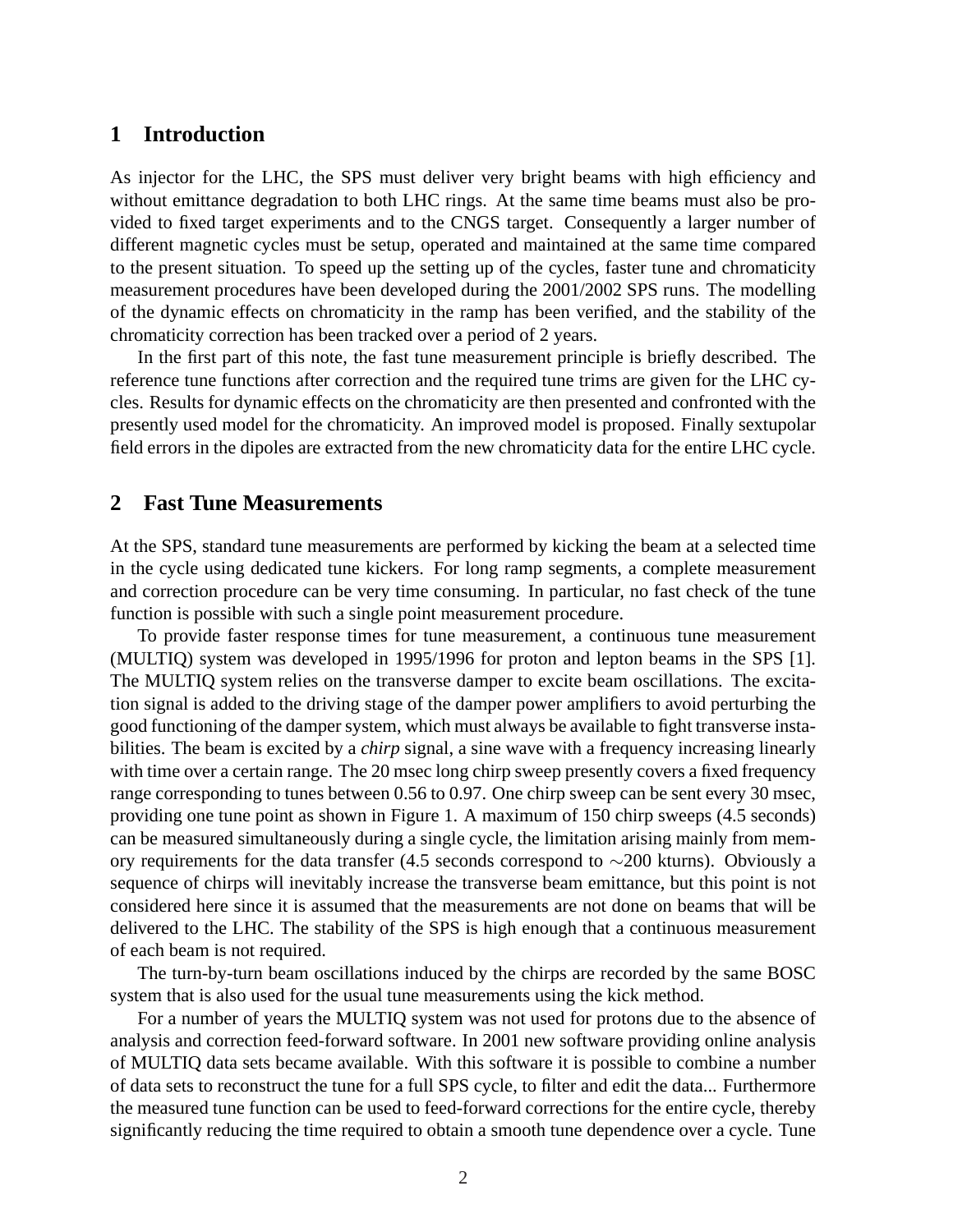

Figure 1: Online MULTIQ raw data display for one chirp sweep : horizontal beam position signal (top) and the corresponding FFT spectrum (bottom). The modulation of the horizontal tune by synchrotron motion is visible on the spectrum. Black dots on the top plots correspond to the duration of the chirp excitation.

corrections converge very rapidly for reasonably smooth tune fluctuations. Spikes require a more careful treatment. This measurement procedure is particularly well adapted to the long and smooth ramp of the LHC beam cycle (Figure 3). For the faster ramps of the fixed target beams, the granularity is not sufficient at the start of the ramp and around the transition to avoid the use of detailed measurements using the standard 'kicked beam' method.

In addition to the tune, it is possible to reconstruct the chromaticity in a cycle by comparing two tune data sets for the same cycle but measured for different radial steering (RF frequency) settings. This possibility opens the way for a fast chromaticity measurement over a complete SPS cycle.

# **3 SPS beam cycles**

Data and machine settings from four SPS super-cycles are used in this note. Three cycles are used with LHC type beams (SC 537, 540 and 542) and one is used for fixed target operation (SC 950). The main parameters of the cycles are given in Table 1.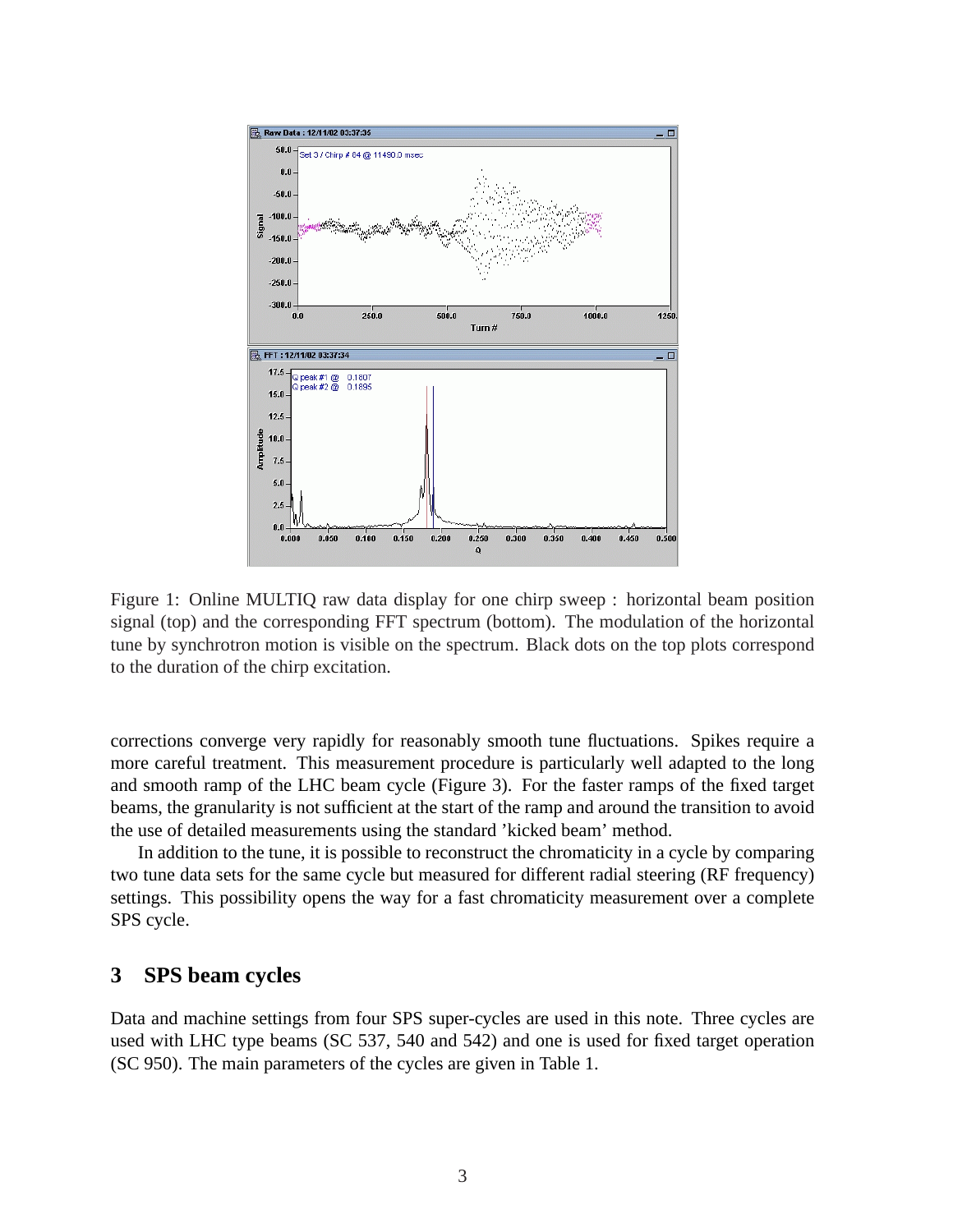

Figure 2: Tune evolution for the SPS super-cycle 540 (LHC beam), recorded with 12 bunches of nominal intensity ( $\sim 10^{11}$  p/bunch) on September 26 2002. Four consecutive MULTIQ measurements are necessary to obtain the full information for each plane.



Figure 3: Evolution of the beam momentum (top) and the change of momentum  $\dot{p}$  for the LHC cycle ramp.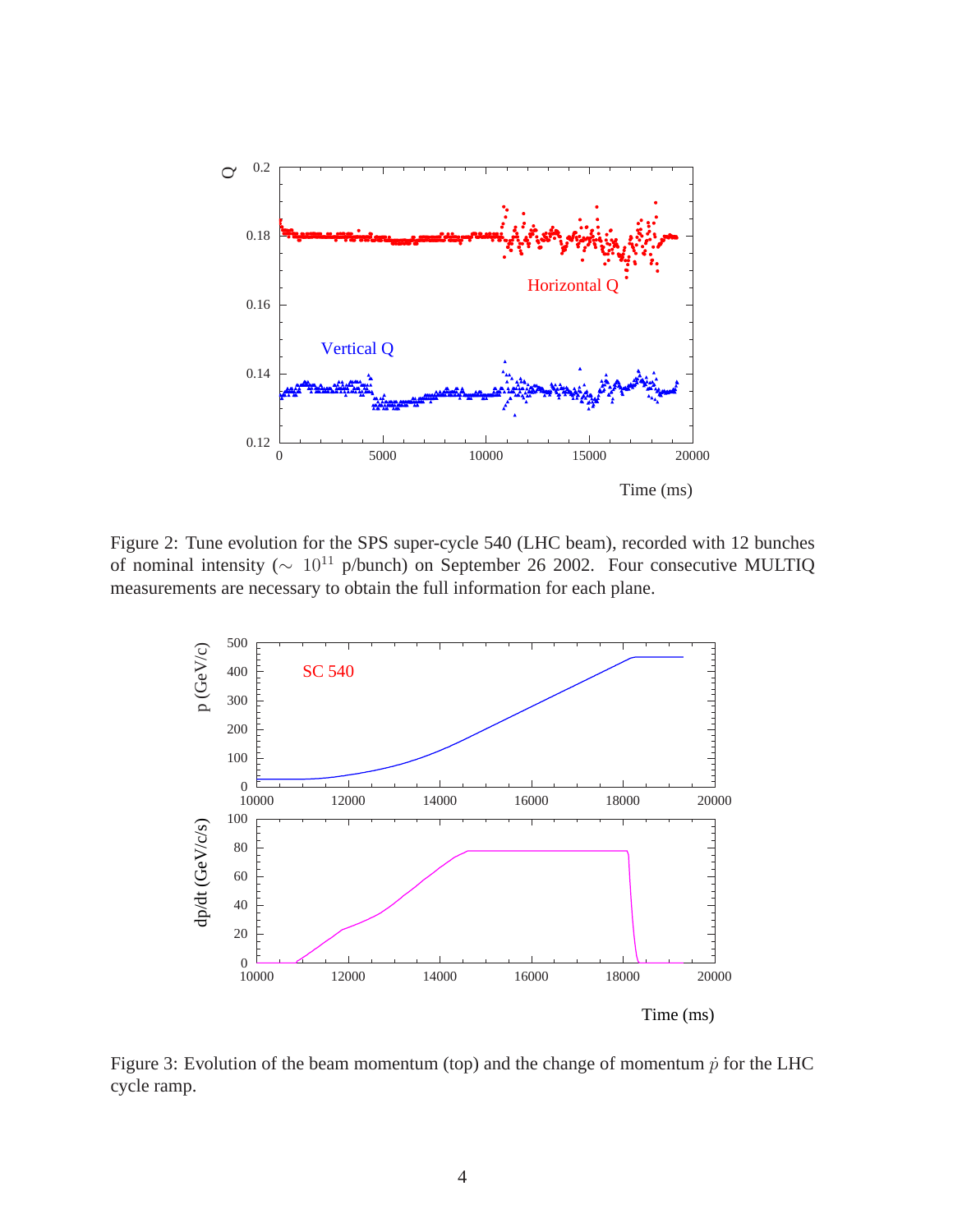| Cycle No. | Beam type           |           | Momentum $(GeV/c)$ | Ramp segment |
|-----------|---------------------|-----------|--------------------|--------------|
|           |                     | Injection | Flat top           | length $(s)$ |
| 537       | <b>LHC</b>          | 26        | 450                | 7.5          |
| 540       | <b>LHC</b>          | 26        | 450                | 7.5          |
| 542       | <b>LHC</b>          | 26        | 80                 | 2.4          |
| 950       | <b>Fixed Target</b> | 14        | 400                |              |

Table 1: Parameters of SPS super-cycles referenced in this note. Super-cycles 537 and 540 are identical except that cycle No. 537 was used in 2001, while cycle No. 540 was used in 2002. The ramp of SC 540 is displayed in Figure 3.

#### **4 Tune evolution in the ramp**

The primary goal of the MULTIQ system is to provide a fast and detailed measurement of the tune in a cycle. The measured reference tune evolution for LHC beams (SC 540) is shown in Figure 2 after corrections. The nominal tunes are  $Q_h = 26.18$  and  $Q_v = 26.135$ . The fluctuations of the tune around the nominal values are maintained within an acceptable window of  $\pm 0.01$ . Most fluctuations are in the form of short spikes. The energy ramp of this cycle is displayed in Figure 3.

To understand the trims that are required to obtain the tune dependence shown in Figure 2, the quadrupole strengths have been reconstructed from the current in the QD and QF quadrupole chains for the entire cycle using the calibration curves of the magnets. It is not possible to use directly the trim history because of inconsistencies arising from the history of the settings which are regularly copied from an existing cycle to a new one without a consistent treatment of all the trims. From the reconstructed strengths, it is possible to determine to total tune trim that had to be applied on top of the nominal machine settings to obtain the smooth tune measurement of Figure 2. The reconstructed tune trims  $\Delta Q_{Trim}$  are shown in Figure 4 as a function of the time in the cycle as well as against beam momentum. The start of the ramp and the saturation in the magnets around 400 GeV/c are the areas where the largest corrections a required. At injection the relative size of trims does not exceed 0.1%. The largest corrections in this cycle reach  $\pm 0.5\%$ .

The tune evolution varies little over the duration of an SPS run, requiring only minor readjustments from time to time.

#### **5 Chromaticity evolution in the ramp**

In this note we use the standard SPS definition of the (normalized) chromaticity given by

$$
\xi_u = \frac{Q'_u}{Q_u} = \frac{\Delta Q_u}{Q_u \Delta p / p} \tag{1}
$$

with  $Q_u$  the machine tune and p the beam momentum. The horizontal and vertical planes are labelled by u.  $Q'_u$  is the LEP/LHC definition for the chromaticity. The lattice quadrupoles of the SPS give a contribution to the chromaticity in each plane of

$$
\xi_u^Q = -1.257\tag{2}
$$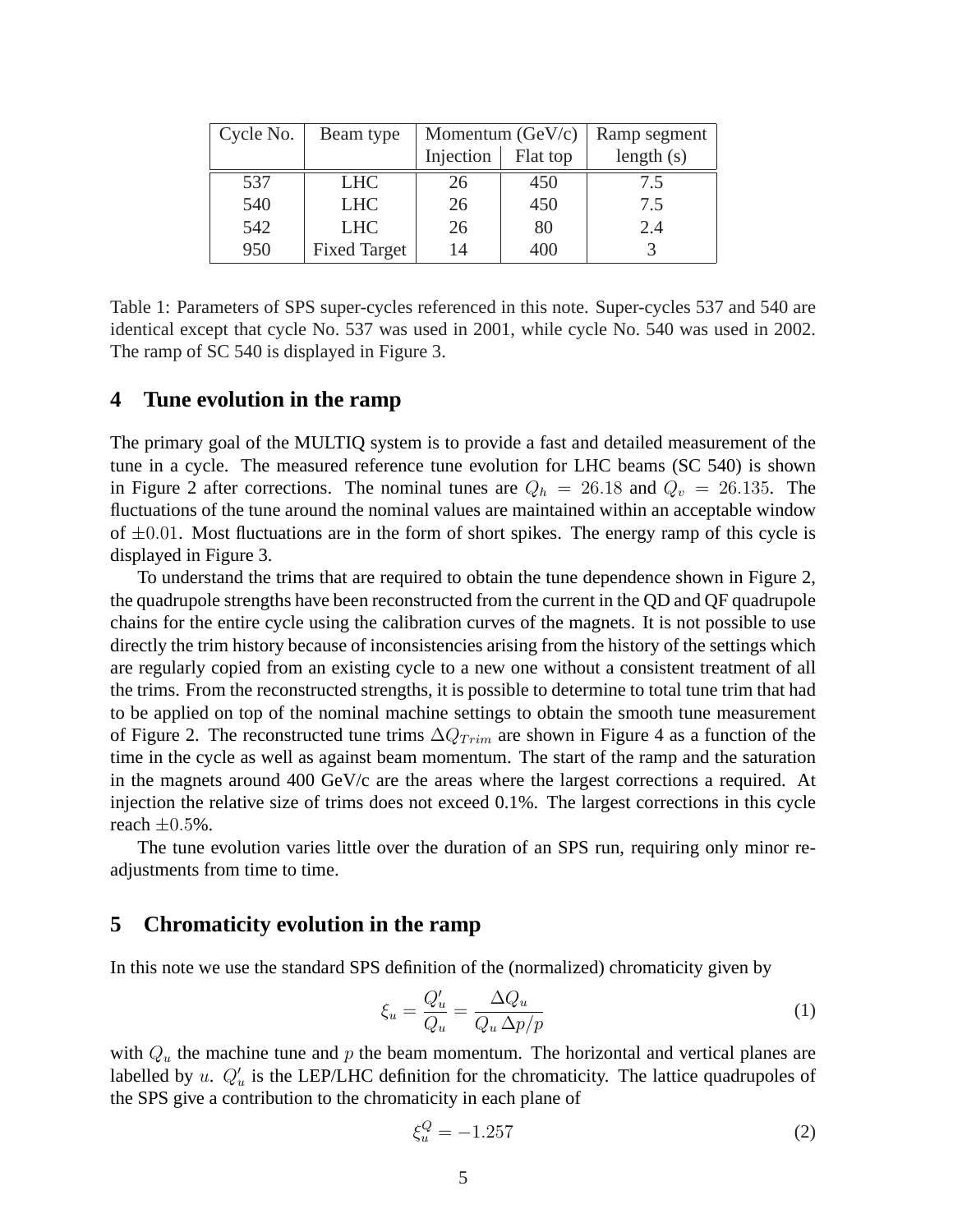

Figure 4: Total tune trim required to obtain the tune functions shown in Figure 2. The trims are relative to the nominal setting for the selected optics and reference tunes. Top : tune trim versus time in the cycle. Bottom : tune trim versus beam momentum. The saturation effects in the magnets starting around 350 GeV/c are clearly visible. The decay of the field in the dipoles at the beginning of the injection plateau is visible from the slowly varying tune trims up to 1000 ms.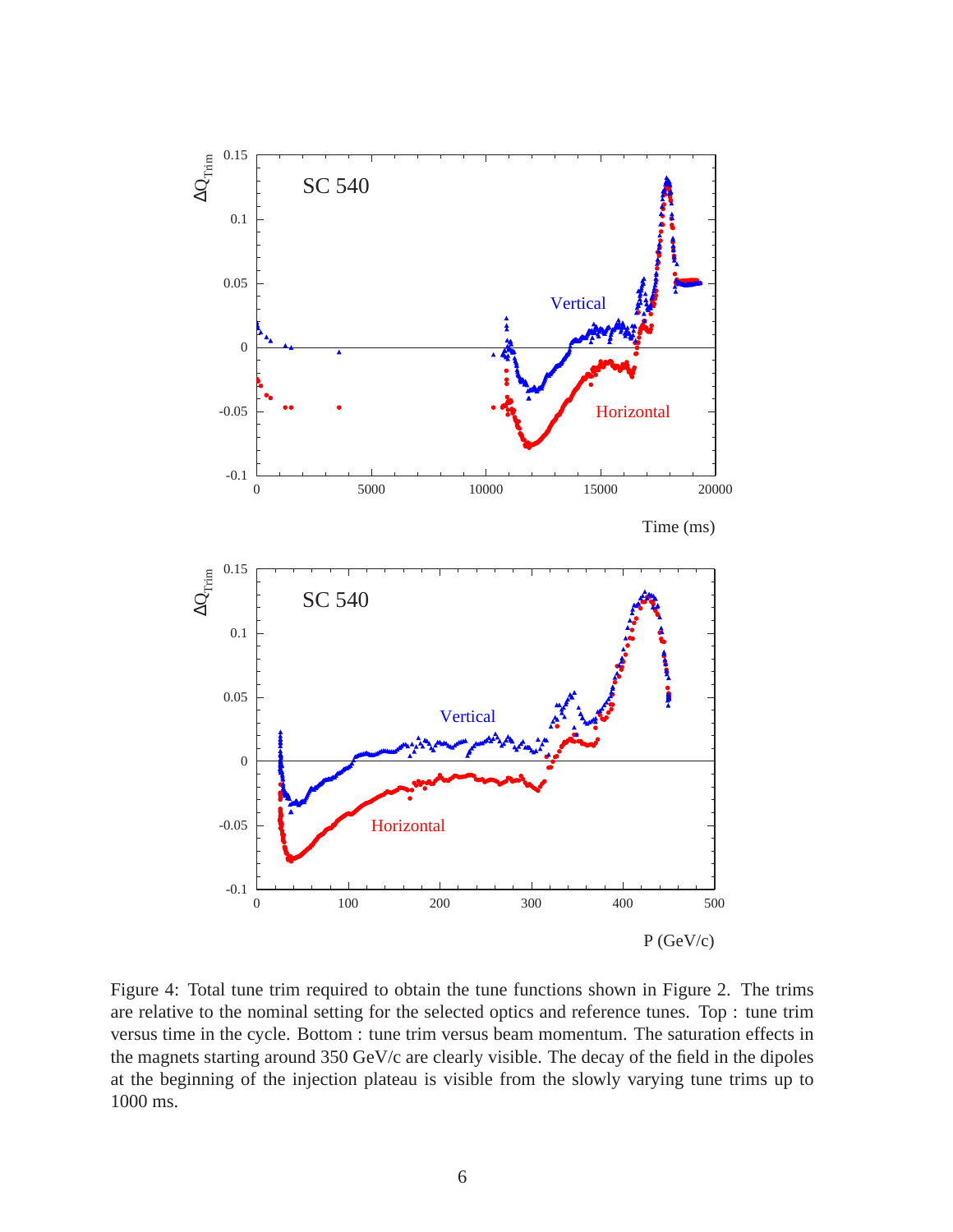corresponding to  $Q'_u = -32.9$  for LHC beam tunes of  $Q_u = 26.15$ .

The chromaticity is corrected in the SPS using 108 lattice sextupoles, 54 LSD (vertical focusing) and 54 LSF (horizontal focusing) magnets. The LSD magnets are grouped in 2 families, LSDA (18 magnets) and LSDB (36 magnets). The LSF are grouped in 3 families, LSFA (24 magnets), LSFB (18 magnets) and LSFC (12 magnets). For the super-cycles and optics considered for this note, the strengths of LSFA and LSFC families are always identical. The total number of lattice quadrupoles is 216, i.e. there is only one sextupole for 2 quadrupoles.

At any given time during the SPS run, the total chromaticity trims can be reconstructed directly from the currents in the LSD and LSF sextupoles. The sextupole strength  $K_2$  is given by

$$
K_2[\text{m}^{-3}] = \frac{1}{p[\text{GeV/c}]}\left\{\begin{array}{c} 0.67098\\ 0.25940 \end{array}\right\} I[\text{A}] \text{ for }\left\{\begin{array}{c} \text{LSF} \\ \text{LSD} \end{array}\right\} \text{magnets}
$$
 (3)

where  $I$  is the sextupole current. The linear relation is valid up to currents of 250 A for LSD and up to 300 A for LSF sextupoles, which covers the entire range of interest. The analysis that follows obviously relies on the accuracy of the sextupole calibration tables.

Of particular interest is the chromaticity trim reconstructed at the time corresponding to a chromaticity measurement. The reconstructed chromaticity trims  $\Delta \xi_u^{\text{Trim}}$  for the standard LHC cycles (SC 537 and 540) are displayed in Figure 5 without the expected contribution due to  $\xi_u^Q$ . The data for SC 537 (used in 2001) and SC 540 (used in 2002) have been averaged, and the results are consistent. Differences are indicated by error bar on the plots. The trims are clearly very large.

Already in the design phase of the SPS, contributions to the chromaticity due to sextupolar field components from dipole magnets (remanent fields and saturation) and eddy currents on the vacuum chamber had been identified and evaluated [2]. During SPS commissioning the parameters of the model were determined experimentally from chromaticity measurements [3]. The model used for those additional contributions (excluding the contribution due to  $\xi_u^Q$ ) is based on 3 terms given by

$$
\Delta \xi_u^{\text{ind}} = a + \frac{b}{p} + c \frac{\dot{p}}{p} \tag{4}
$$

where the first two terms are due to sextupolar field components in the dipole magnets (one term proportional to the dipole field and a constant term due to remanent fields). The last component represents the effects of vacuum chamber eddy currents induced by the field changes during the ramp. References [2] and [3] used an alternative representation where parameter  $b$  is replaced by  $b = b' p_{inj}$ , with  $p_{inj}$  the momentum at injection. The default parameter values used in the past years for machine settings generation, are given in Table 2, column 2. The values determined in Ref. [3] for cycles with maximum momentum of 200 GeV/c are given in column 3 of the same table.

The induced chromaticity  $\Delta \xi_u^{\text{ind}}$  reconstructed from the trims for super-cycles 537 and 540 u are compared to the model expectation in Figure 6 (dashed line).  $\Delta \xi_u^{\text{ind}}$  is obtained from  $\Delta \xi_u^{\text{Trim}}$ by subtracting the measured chromaticity  $\xi_u^{\text{meas}}$  and by inverting the sign,  $\Delta \xi_u^{\text{ind}} = -(\Delta \xi_u^{\text{Trim}} \xi_u^{\text{meas}}$ ). For super-cycles 537 and 540,  $\xi_u^{\text{meas}} = 0.075 \pm 0.025$ . With the exception of the injection plateau, the measurements differ significantly from the model. In particular the change at the beginning of the ramp is approximately a factor 2 larger for the data than for the model. Furthermore, the *dip* (or *peak*) between 100 and 450 GeV/c (14000 to 19000 ms) cannot be described by the limited number of parameters of the model.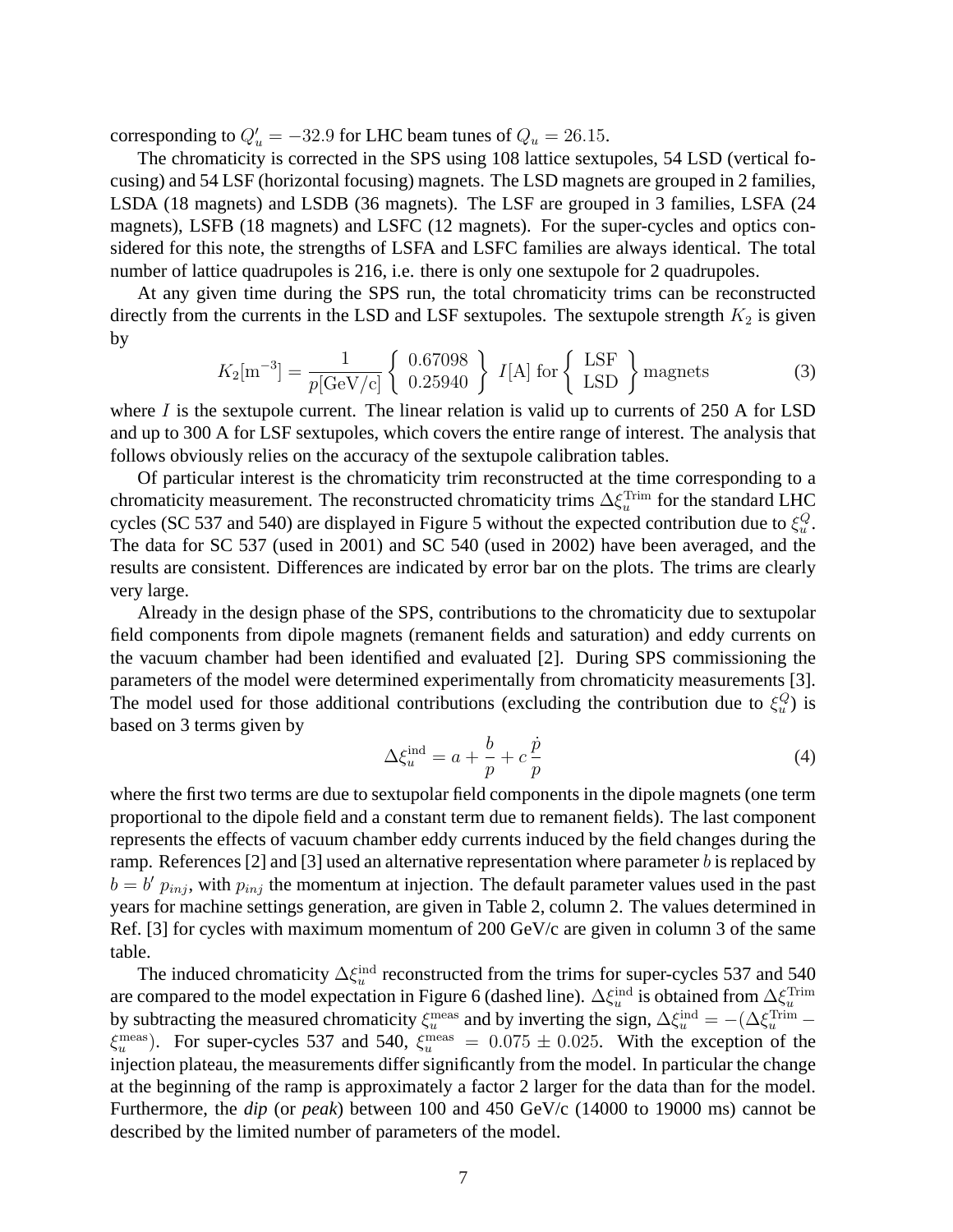

Figure 5: Average chromaticity trims  $\Delta \xi_u^{\text{Trim}}$  applied to the LHC beam cycles (SC 537 and 540) to obtain a chromaticity for the beams of  $\xi_u = 0.075 \pm 0.025$ . The contribution due to  $\xi_u^Q$  is not included  $\Delta \xi_u^{\text{Trim}}$ . Top : chromaticity trims versus time in the cycle. Bottom : chromaticity trims versus beam momentum. Error bars indicate the spread between the two cycles.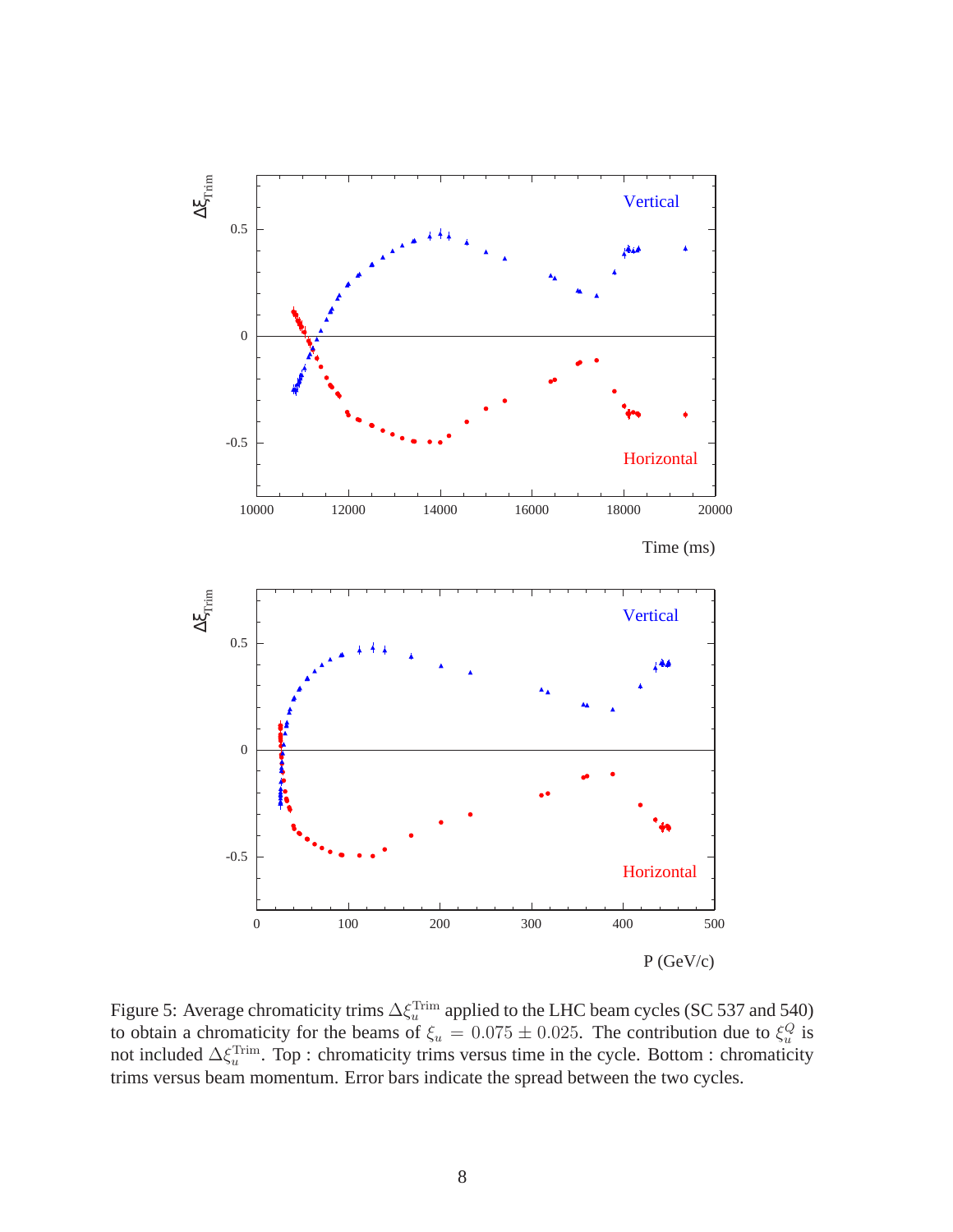

Figure 6: Dependence of  $\Delta \xi_u^{\text{ind}}$  on the time in the cycle for SC 537 and 540 (averaged, top plot) and for SC 542 (bottom plot). Points represent the values reconstructed from the trims and measurements. The dashed line corresponds to the default model with the parameters of column 1 of Table 2. The solid line is the fit to the new model with parameters in column 3 of Table 2.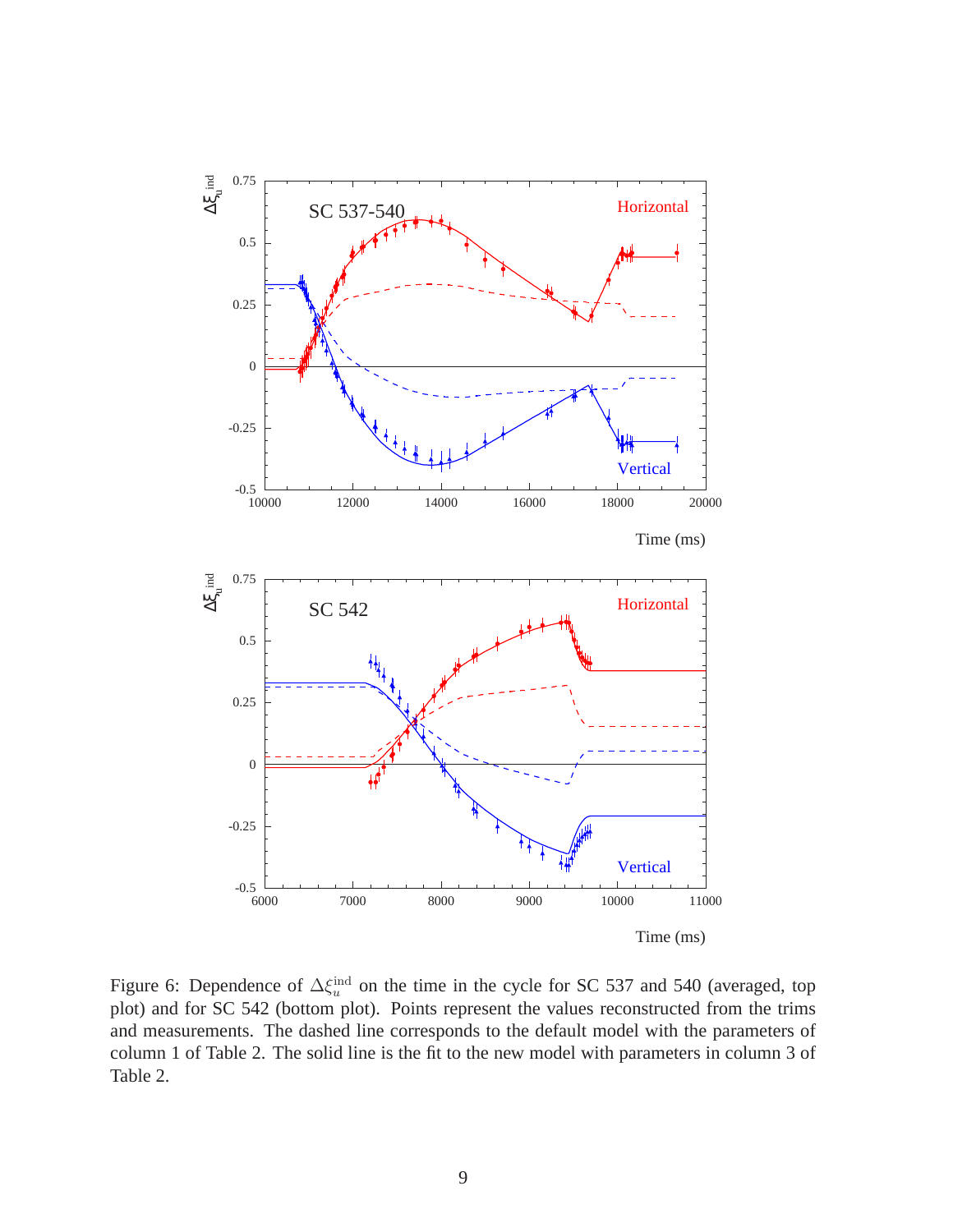| Parameter      | <b>Horizontal Plane Model</b> |         |                 |            |         |            |  |  |
|----------------|-------------------------------|---------|-----------------|------------|---------|------------|--|--|
|                | Default                       | Commis. | New /LHC        |            | New /FT |            |  |  |
| $\alpha$       | 0.21                          | 0.35    | 0.61            | $\pm 0.02$ | 0.54    | $\pm 0.02$ |  |  |
| $b$ (GeV/c)    | $-4.63$                       | $-11$   | $-16.2 \pm 0.6$ |            | $-13.3$ | $\pm 0.5$  |  |  |
| c(1/s)         | 0.30                          | 0.38    | 0.36            | $\pm 0.03$ | 0.36    |            |  |  |
| $p_1$ (GeV/c)  |                               |         | 60              | $\pm 20$   | 60      |            |  |  |
| $p_2$ (GeV/c)  |                               |         | 385             | $\pm 10$   | 385     |            |  |  |
| $\overline{d}$ |                               |         | $-0.46$         | $\pm 0.03$ | $-0.46$ |            |  |  |
| e              |                               |         | 0.33            | $\pm 0.02$ | 0.33    |            |  |  |

| Parameter        | <b>Vertical Plane Model</b> |         |           |            |         |            |  |
|------------------|-----------------------------|---------|-----------|------------|---------|------------|--|
|                  | Default                     | Commis. | New / LHC |            | New /FT |            |  |
| $\overline{a}$   | $-0.07$                     | $-0.13$ | $-0.52$   | $\pm 0.02$ | $-0.55$ | $\pm 0.02$ |  |
| $b$ (GeV/c)      | 10.0                        | 9.5     | 22.0      | $\pm 0.6$  | 20.0    | $\pm 0.5$  |  |
| c(1/s)           | $-0.28$                     | $-0.30$ | $-0.29$   | $\pm 0.03$ | $-0.29$ |            |  |
| $p_1$ (GeV/c)    |                             |         | 60        | $\pm 20$   | 60      |            |  |
| $p_2$ (GeV/c)    |                             |         | 385       | $\pm 10$   | 385     |            |  |
| $\boldsymbol{d}$ | $\overline{\phantom{0}}$    |         | 0.44      | $\pm 0.03$ | 0.44    |            |  |
| $\epsilon$       | $\overline{\phantom{0}}$    |         | $-0.28$   | $\pm 0.02$ | $-0.28$ |            |  |

Table 2: Chromaticity model parameters for the horizontal (top) and vertical (bottom) planes. The parameters for the default model used for settings generation (3 parameters) are given in Column 2. Results from the first measurements [3] are given in column 3 ('Commis.') for  $p_{inj}$  = 10 GeV/c (Reference [3] used the parameterization  $b'p_{inj}$  instead of b). The fitted parameters for the new model (7 parameters) are given in the 3 column for the LHC beam cycle. The last column holds the parameters for the new model with parameters  $a$  and  $b$  readjusted to better match the fixed target cycle.

An new empirical model, that provides a better description of the data, in particular for the dip between 100 and 450 GeV/c, is described by the following relation

$$
\Delta \xi_u^{\text{ind}} = a + \frac{b}{p} + c \frac{\dot{p}}{p} + \begin{Bmatrix} - \\ d(p - p_1)/(p_2 - p_1) \\ d + e(p - p_2)/(450[\text{GeV/c}] - p_2) \end{Bmatrix} \begin{Bmatrix} p \le p_1 \\ p_1 < p \le p_2 \\ p > p_2 \end{Bmatrix}
$$
 (5)

where two new parameters d and e have been added to the initial model. Two *cut-off* momenta,  $p_1$  and  $p_2$ , are also introduced. The parameters of this model were adjusted using a  $\chi^2$  fit on the data from super-cycles 537, 540 and 542 (see Table 1). The fit results are given in Table 2. With the additional 4 new parameters it is possible to describe more closely the observed chromaticity variations, in particular in the region between 100 and 450 GeV/c, see Figure 6 (solid line). While the agreement is rather good for the two cycles to  $450 \text{ GeV/c}$ , there are significant deviations between data and model for the special cycle 542 to 80 GeV/c. This seems to indicate some dependence of parameter  $b$  on the maximum field of the cycle (and in particular on the dipole saturation above 350 GeV/c). Fitting only data of SC 542 yields a somewhat smaller value for b of 14 GeV/c for the vertical plane and a better agreement data-fit for this cycle.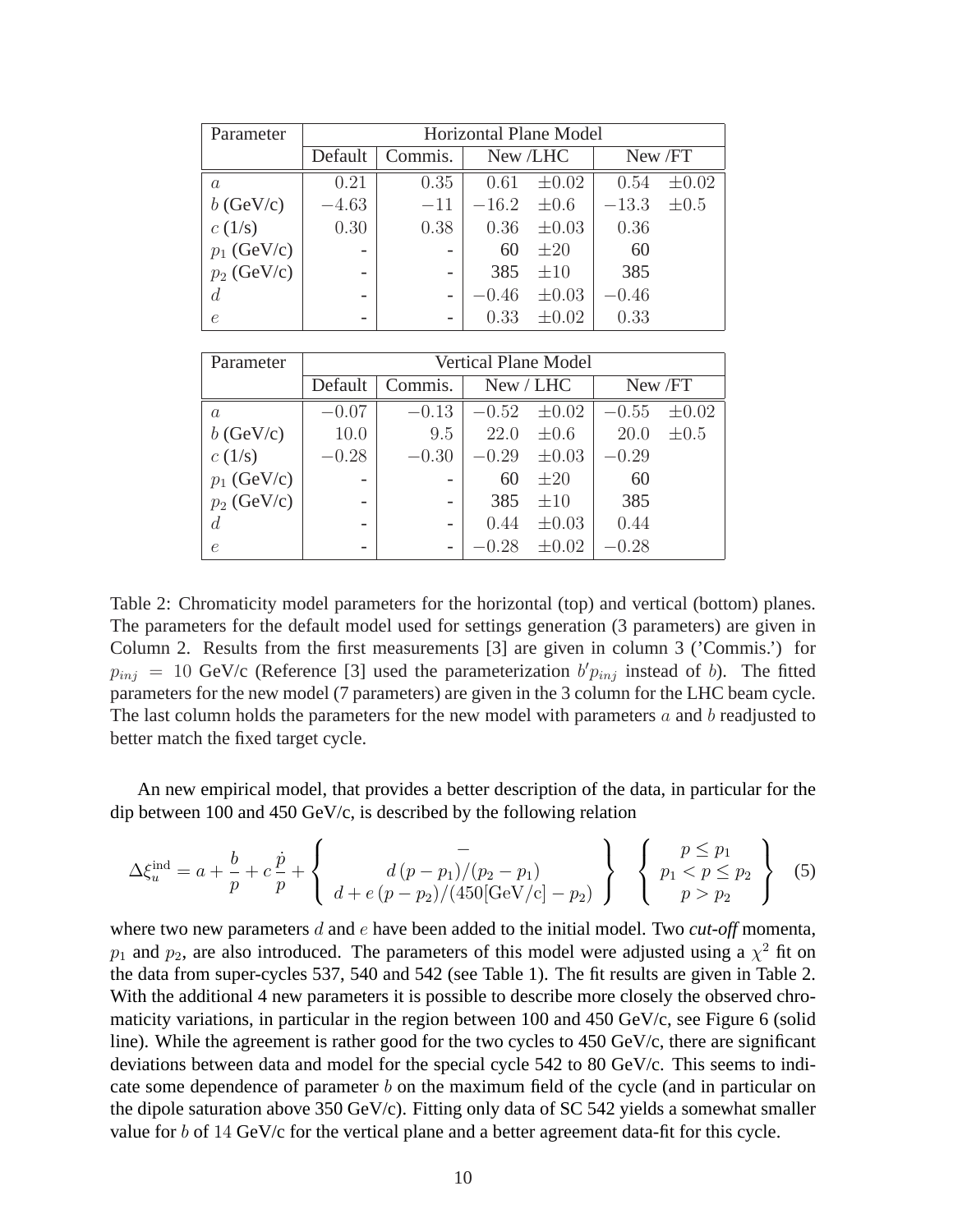The fit to the new model shows that the contribution from the eddy current  $(c)$  is entirely consistent with the earlier results. Parameter  $b$ , which controls the slope of the chromaticity change in the first part of the ramp, is significantly increased. Large difference are also observed for parameter a, which is largely correlated to b. The structure (*dip,peak*) between 100 and 450 GeV/c, which is probably due to the field quality of the dipoles, can be reasonably well described by the new model. It is interesting to note that a contribution to the chromaticity due to the dipole magnet saturation, proportional to  $(p - 340 \text{ GeV/c})$  for  $p > 340 \text{ GeV/c}$ , was anticipated in Ref. [2].

The chromaticity for the fixed target cycle, with a much faster slope of the ramp, is compared with the model in Figure 7. Only data for cycle times larger than 1500 ms is accurate. Above 1400 ms data and model (determined using the data from the LHC cycles) agree rather well. At injection the difference is large, another indication of the possible dependence of the remanent field effects  $(b)$  on injection and flat top momentum. To improve the understanding at low fields, more precise data with different cycles types is required.

#### **6 Sextupolar field errors of the SPS dipoles**

A model of the SPS including field errors was set up by A. Faus-Golfe [4] to describe nonlinear chromaticity and detuning with amplitude in the SPS as measured at 26 GeV/c. The model includes sextupole and decapole field errors inserted into the middle of each dipole and octupole field errors inserted into each quadrupole. Distinct field errors, labelled  $a$  and  $b$ , are introduced for the MBA and MBB dipoles due to the different chamber geometries.

In this SPS model, the integrated strength  $K_2L$  of the sextupolar field error (corresponding to the MULTIPOLE element of MAD [5]) is defined by

$$
K_2 L = \frac{L}{B\rho} \frac{\partial^2 B_y}{\partial x^2} \tag{6}
$$

where L is the length of the dipole magnet and  $B\rho$  the magnetic rigidity. Chromaticity changes  $\Delta Q_h'$  and sextupolar field strength changes  $\Delta K_2L$  are related by

$$
\begin{pmatrix}\n\Delta Q_h' \\
\Delta Q_v'\n\end{pmatrix} = \begin{pmatrix}\n5.10 & 1.89 \\
-2.32 & -3.89\n\end{pmatrix} \begin{pmatrix}\n\Delta K_2^a L \\
\Delta K_2^b L\n\end{pmatrix}
$$
\n(7)

where  $K_2^a L$  and  $K_2^b L$  are given in 10<sup>-3</sup> m<sup>-2</sup>. The inverse relation is

$$
\begin{pmatrix}\n\Delta K_2^a L \\
\Delta K_2^b L\n\end{pmatrix} = \begin{pmatrix}\n0.252 & 0.122 \\
-0.150 & -0.330\n\end{pmatrix} \begin{pmatrix}\n\Delta Q'_h \\
\Delta Q'_v\n\end{pmatrix}
$$
\n(8)

An error on the chromaticity  $\Delta Q_u$  of 1 unit in each plane, or equivalently an error on  $\Delta \xi_u$  of 0.04, induces an error of  $\sim 0.3 - 0.4 10^{-3}$  on  $K_2L$ .

The measured chromaticity trims presented in the previous section can be converted into field errors using the relations given above. Figure 8 shows the field error strengths for the MBA and MBB dipoles as a function of the beam momentum for the standard LHC beam cycle. At 26 GeV/c the field error strengths are

$$
K_2^a L = 0.8 \pm 0.3 \left[10^{-3} \text{m}^{-2}\right]
$$
 and  $K_2^b L = -2.7 \pm 0.3 \left[10^{-3} \text{m}^{-2}\right]$ , (9)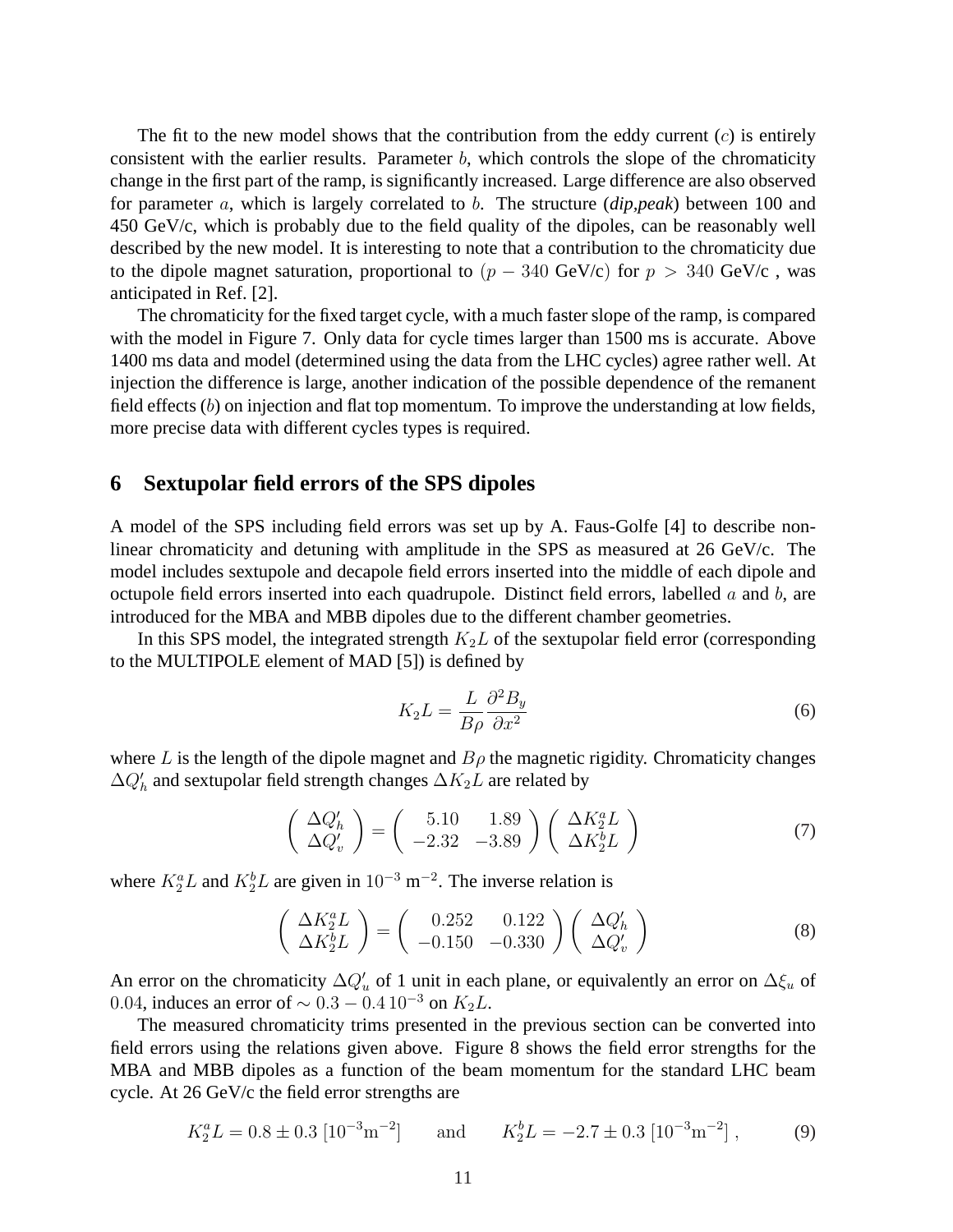

Figure 7: Dependence of  $\Delta \xi_u^{\text{ind}}$  on the time in the cycle for super-cycle 950. Points represent the values reconstructed from trims and measurements. Accurate data is only available for cycle times above 1550 ms. The dashed line corresponds to the default model with parameters given in column 2 of Table 2. Top: the solid line is the prediction of the new model fitted using only the LHC beam cycle data (column 4 in Table 2). Bottom : the solid line is the prediction of the new model where parameters  $a$  and  $b$  have been allowed to vary with respect to the top plot (column 5 in Table 2).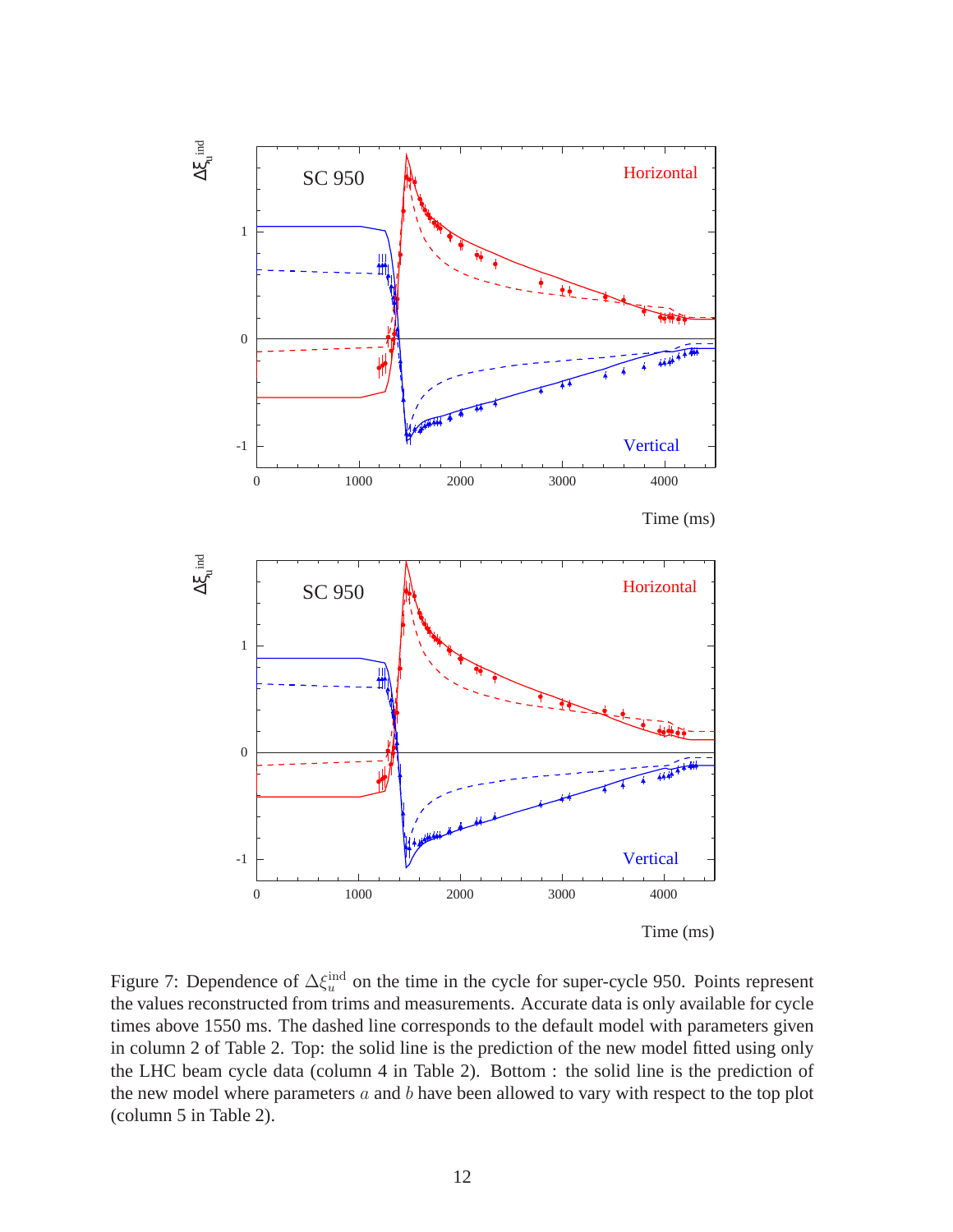

Figure 8: Strength of the sextupolar field components in the main SPS dipoles MBA and MBB as a function of the beam momentum. The data is averaged for SC 537 ad 540 and includes the contributions from eddy currents.

in agreement with the results quoted in Ref. [4] where the various measurements yielded values ranging between 0.75 and 1.7 for  $K_2^a L$  and between  $-0.8$  and  $-3.6$  for  $K_2^b L$  (all values in  $10^{-3}$ m<sup>-2</sup>). It must also be noted that the later results were obtained for a different magnetic cycle.

The strength  $K_2L$  can be converted into a normalized LHC field error  $b_3$  (in units of  $10^{-4}$ ) [6] using the relation

$$
b_3 = \frac{(K_2 L)\,\rho \, R_{ref}^2 \, 10^4}{2L} = 0.17 \,(K_2 L) [10^{-3} \text{m}^{-2}] \tag{10}
$$

with  $\rho = 741$  (m) the SPS bending radius,  $L = 6.26$  (m) the SPS dipole length and  $R_{ref} =$ 17 (mm) the LHC reference radius for field errors in the main dipoles. The observed field errors in the SPS correspond to a maximum of  $\sim \pm 0.4 - 0.5$  units of  $b_3$  using the LHC definition and reference radius. The full variation over one LHC beam cycle in the SPS is  $|\Delta b_3| \sim 1$  unit, to be compared with an expected change of  $\sim$  3 units in the LHC (decay at injection and snapback) [7].

## **7 Conclusion**

Detailed chromaticity measurements have been performed on 3 different LHC beam cycles in the SPS during the 2001 and 2002 runs. The data reveals that the model used presently to generate machine settings for chromaticity has a poor accuracy for this cycle and can be improved